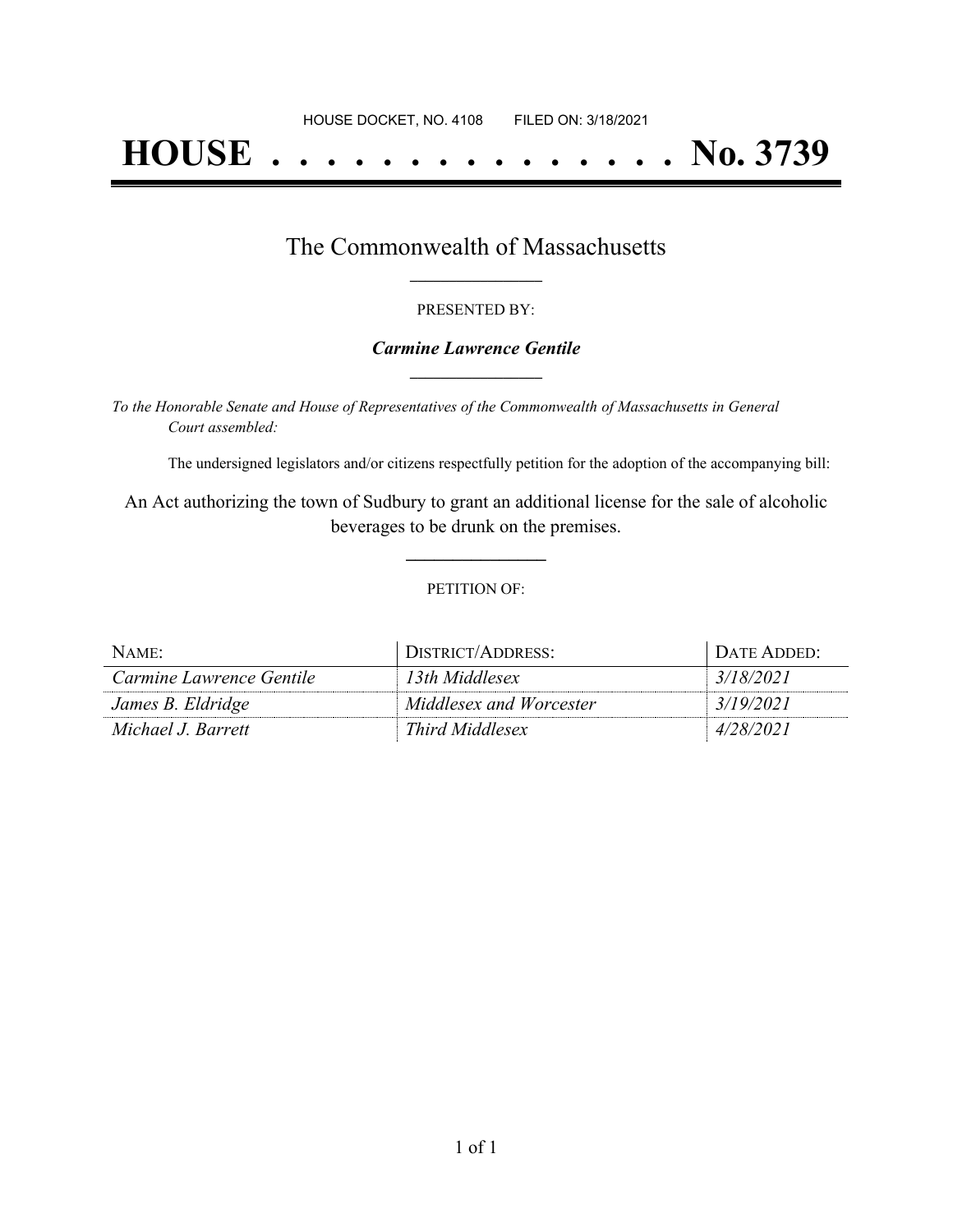## HOUSE DOCKET, NO. 4108 FILED ON: 3/18/2021

## **HOUSE . . . . . . . . . . . . . . . No. 3739**

By Mr. Gentile of Sudbury, a petition (accompanied by bill, House, No. 3739) of Carmine Lawrence Gentile, James B. Eldridge and Michael J. Barrett (by vote of the town) that the town of Sudbury be authorized to grant an additional license for the sale of alcoholic beverages to be drunk on the premises in said town. Consumer Protection and Professional Licensure. [Local Approval Received.]

### The Commonwealth of Massachusetts

**In the One Hundred and Ninety-Second General Court (2021-2022) \_\_\_\_\_\_\_\_\_\_\_\_\_\_\_**

**\_\_\_\_\_\_\_\_\_\_\_\_\_\_\_**

An Act authorizing the town of Sudbury to grant an additional license for the sale of alcoholic beverages to be drunk on the premises.

Be it enacted by the Senate and House of Representatives in General Court assembled, and by the authority *of the same, as follows:*

1 SECTION 1. (a) Notwithstanding section 17 of chapter 138 of the General Laws, the

2 licensing authority of the town of Sudbury may grant an additional license for the sale of all

3 alcoholic beverages to be drunk on the premises pursuant to section 12 of said chapter 138 to an

4 establishment located in Building 2,3,4 or 5 within the development known as Meadow Walk,

5 526-534 Boston Post Road, Sudbury. The license shall be subject to all of said chapter 138

6 except said section 17.

7 (b) A license granted under this act shall only be exercised in the dining room of a 8 common victualler and such other public rooms or areas as may be deemed reasonable and 9 appropriate by the licensing authority as certified in writing.